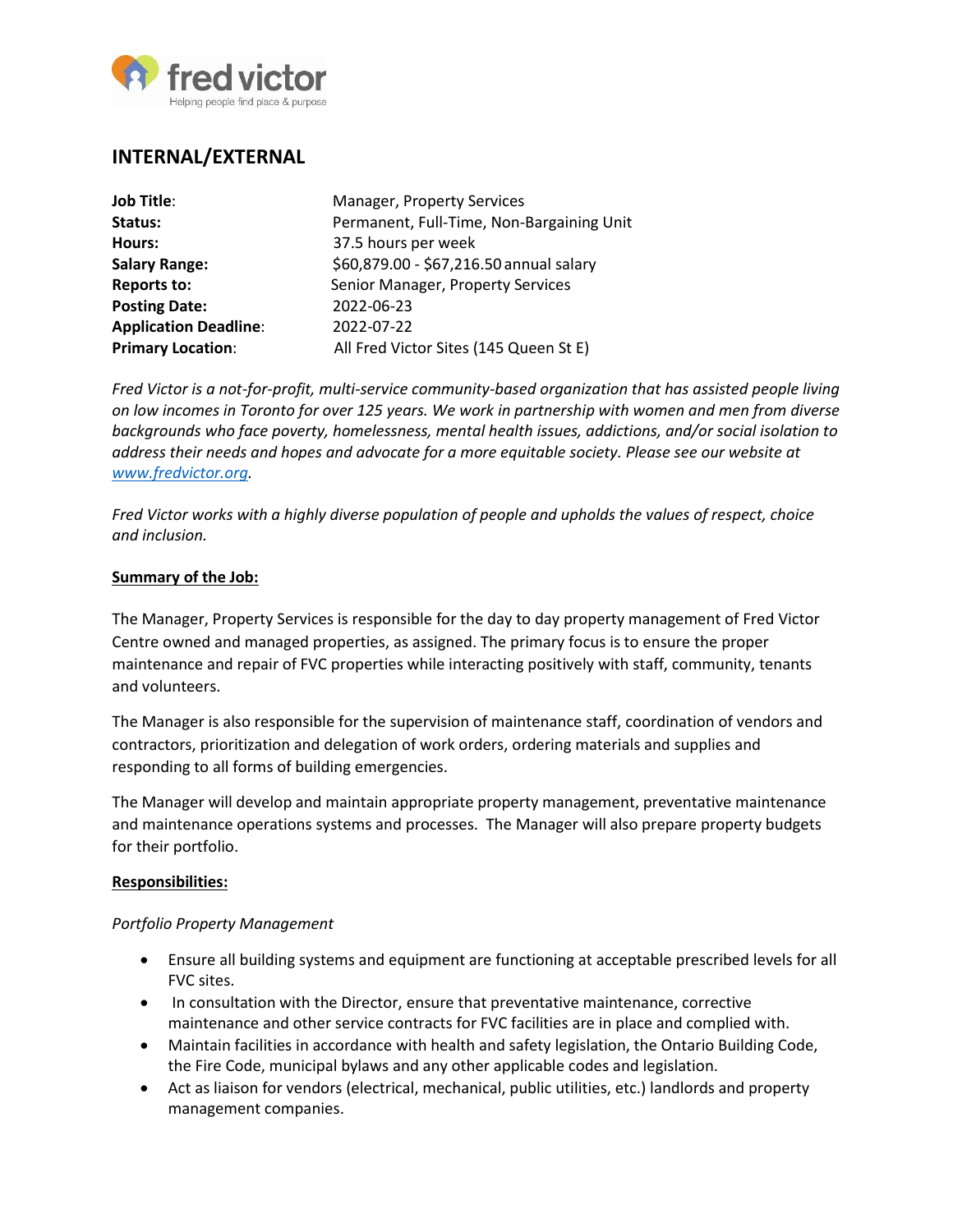

- Evaluate the performance of vendors and if necessary terminate contracts of under-performing vendors.
- Conduct monthly and semi-annual building inspections.
- Oversee capital repair and replacement projects according to the capital reserve plan.
- Ensure all required permits and licenses are obtained and up to date.
- Prepare scopes of work and tenders, and obtain quotes and proposals for required work in compliance with best practice and FV procurement process.
- Act as the primary point of contact with the Toronto Fire Department, City of Toronto Building Department, Ontario Ministry of Labour and other officials that may be in contact with FVC concerning assigned portfolio.
- Maintain and monitor a database and/or filing system of work orders, property maintenance records, equipment inventories and other facility management records.
- Initiate and help to maintain "green" facility management practices.
- Provide back up and assist property services staff as required.
- Share on-call duties.
- Consult with stakeholders regularly to encourage a collaborative environment and to solicit feedback on performance.
- Participate in organizational committees and forums as required.
- Other duties as negotiated with the Director.

### *Financial Management*

- Make purchases in accordance with budget, spending limit and FVC procurement policy.
- Process AP's for assigned portfolio.
- Prepare and monitor operating and maintenance budgets for FVC owned and managed
- properties.
- Develop annual capital replacement budgets.

### *Human Resources and Supervision*

- In conjunction with the Director, ensures the recruitment and training of property services staff in accordance with FVC human resources policies and procedures.
- Conduct regular staff meetings with portfolio Property Services staff.
- Plan and monitor staff work schedules.
- Ensure all FVC policies and procedures, funder requirements and government regulations are adhered to as they relate to the property maintenance and other department staff.
- Conduct probationary and annual performance evaluations for portfolio assigned staff.
- File incident reports and WSIB reports as and when required.

### *Administration*

- Prepare monthly reports and annual unit inspection reports and others as required by the Director
- Maintain accurate and up-to-date e-fling for contracts, leases, reports, building components, and any other information related to the function of the position and department as it relates to the portfolio.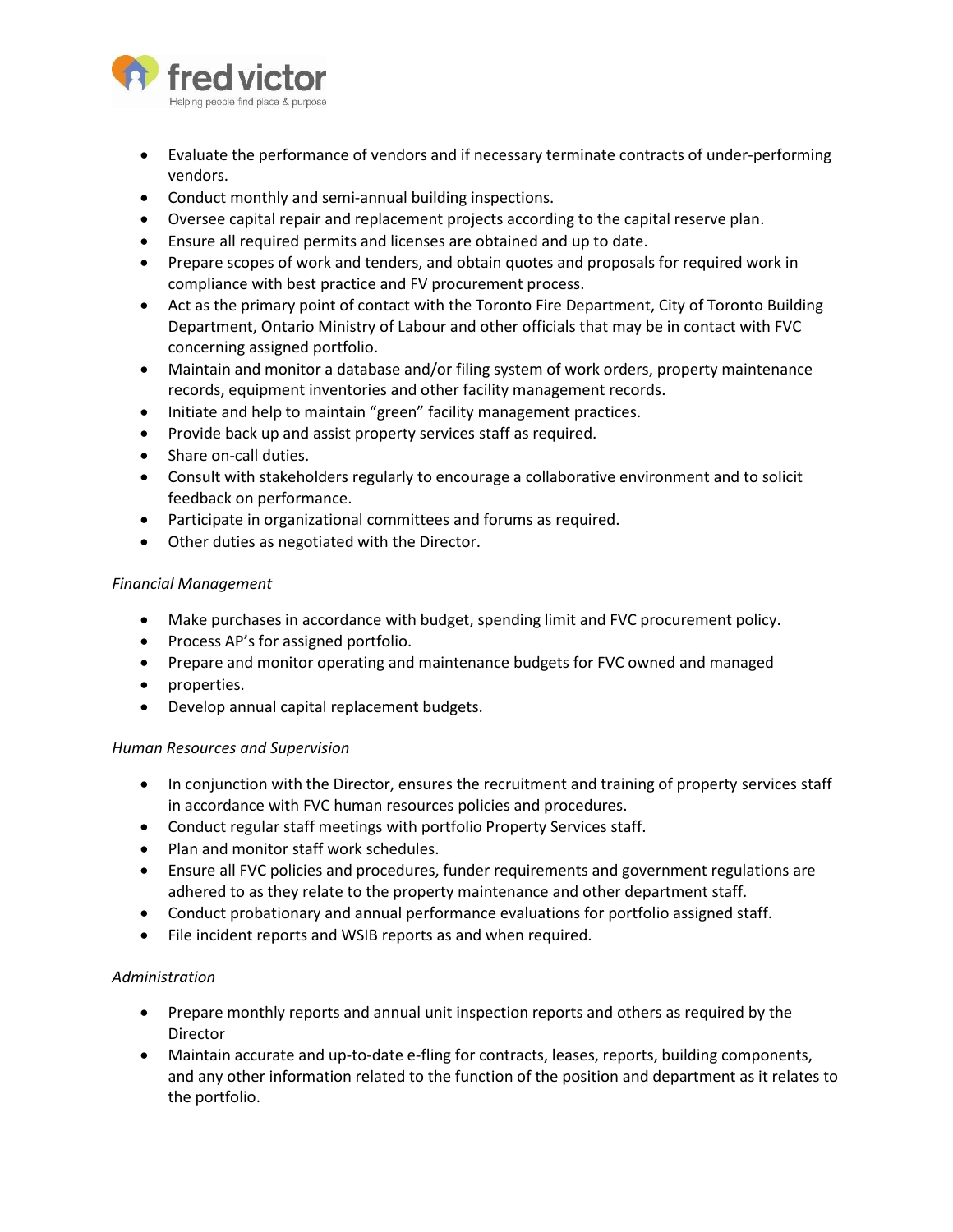

## **Qualifications:**

- Degree, diploma or certificate in Property Management, Facilities Management or Building Sciences from a recognized post secondary program or a secondary school diploma and equivalent experience.
- Knowledge of property management theory and concepts.
- Minimum of five years' experience in property or facilities management in a not-for-profit setting.
- Ability to work independently; take initiative, and respond to emergencies.
- Strong organizational skills, ability to work in a busy environment, multi-task and prioritize.
- Knowledge of government housing programs and related legislation such as the Housing Services Act, Residential Tenancies Act, Ontario Fire Code and the Ontario Building Code.
- WHIMS Certification; First Aid; OH&S Supervisor training.
- Applied technical knowledge of building maintenance, construction, life safety systems, HVAC and elevator maintenance.
- Five years' supervisory experience.
- Ability to develop and adhere to budgets.
- Experience working in a community setting; understanding the issues of homelessness, poverty and discrimination and how these issues affect the lives of people living in poverty.
- A working knowledge of computer assisted facility management (CAFM) systems.
- Ability to use Microsoft Office<sup>®</sup> applications effectively.
- Exceptional interpersonal skills in order to develop and maintain effective relationships with tenants, community members, staff, volunteers, contractors, suppliers, and other organizations and regulatory bodies.
- Excellent written and oral communication skills.
- Drivers License Class G.

### **Working Conditions:**

- Staff will have their own office however; they may be expected to travel to other FVC, depending upon portfolio assignment.
- Regular exposure to unpleasant odors and unhygienic situations. Staff must adhere to safety procedures and protocols.
- Exposure to Fred Victor Centre tenant and service users in crisis.
- Staff will be expected to keep regular office hours; however, there may be situations where flexibility of the work schedule will be required. There may be some evening, early morning and weekend hours, due to participation in on-call rotation.
- This work requires commitment and adherence to values, goals, policies and guidelines of Fred Victor